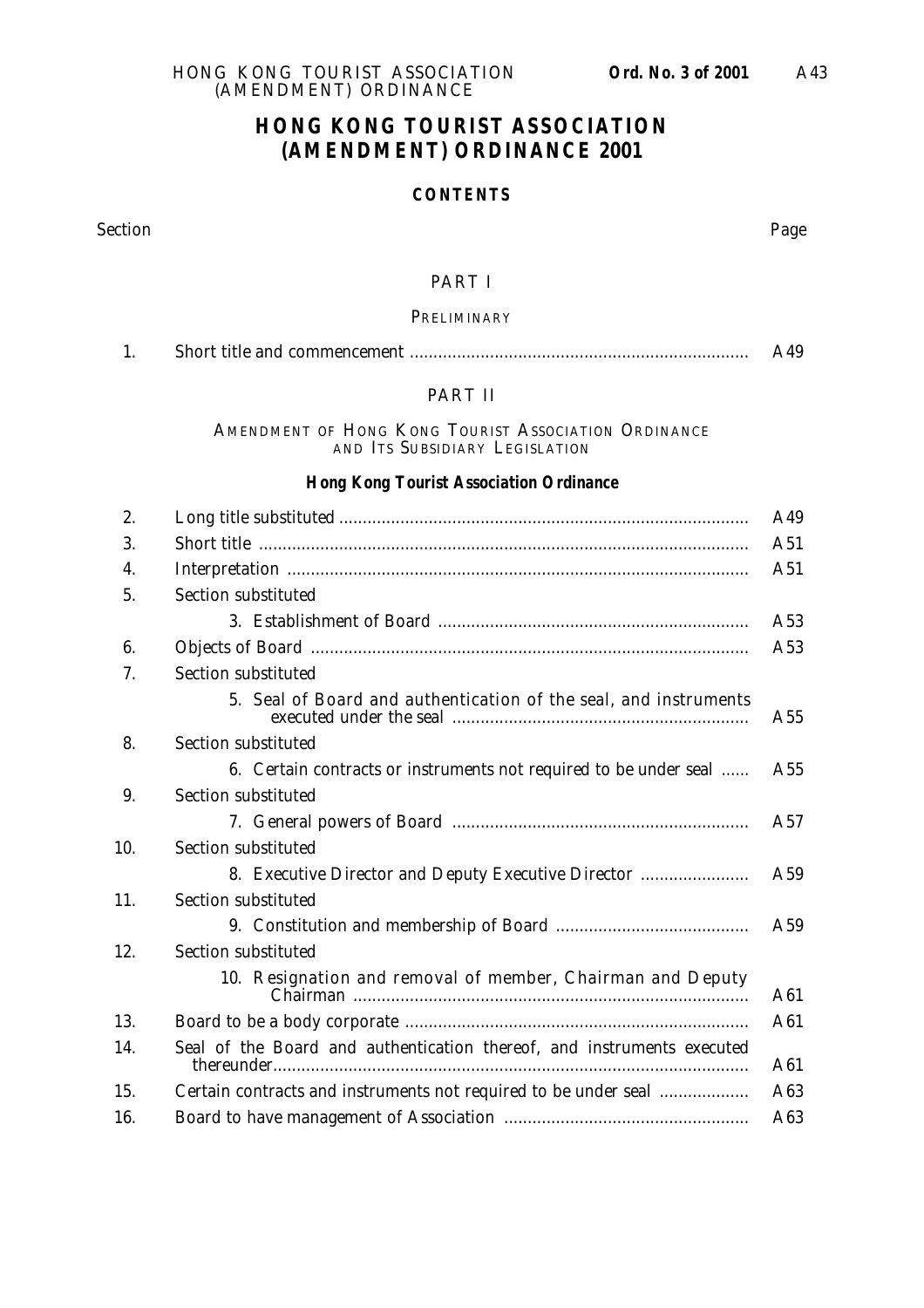| <b>Section</b> |                                                                      | Page |
|----------------|----------------------------------------------------------------------|------|
| 17.            |                                                                      | A63  |
| 18.            | Board to make recommendations to Chief Executive on certain matters  | A63  |
| 19.            |                                                                      | A63  |
| 20.            |                                                                      | A63  |
| 21.            |                                                                      | A63  |
| 22.            |                                                                      | A65  |
| 23.            |                                                                      | A65  |
| 24.            |                                                                      | A65  |
| 25.            |                                                                      | A65  |
| 26.            |                                                                      | A65  |
| 27.            |                                                                      | A65  |
| 28.            | Section substituted                                                  |      |
|                |                                                                      | A65  |
| 29.            | Section substituted                                                  |      |
|                |                                                                      | A67  |
| 30.            |                                                                      | A67  |
| 31.            |                                                                      | A67  |
| 32.            | Section substituted                                                  |      |
|                | 26. Prohibition of possession and use of former badges or emblems of | A69  |
| 33.            | Section added                                                        |      |
|                |                                                                      | A69  |
| 34.            |                                                                      | A71  |
|                |                                                                      |      |

## **Hong Kong Tourist Association Rules**

| りに<br>JJ. |  |
|-----------|--|
|           |  |

# PART III

## SAVINGS AND TRANSITIONAL PROVISIONS

| 36. |                                                                               | A71 |
|-----|-------------------------------------------------------------------------------|-----|
| 37. |                                                                               | A73 |
| 38. |                                                                               | A73 |
| 39. | Member or chairman of old Board taken to be the same of new Board             | A75 |
| 40. | Officer, servant or agent of Association taken to be the same of new Board    | A75 |
| 41. | Ordinance to be construed as continuing only valid and lawful acts            | A77 |
| 42. | Provisions of this Part not to derogate from section 23 of Interpretation and | A77 |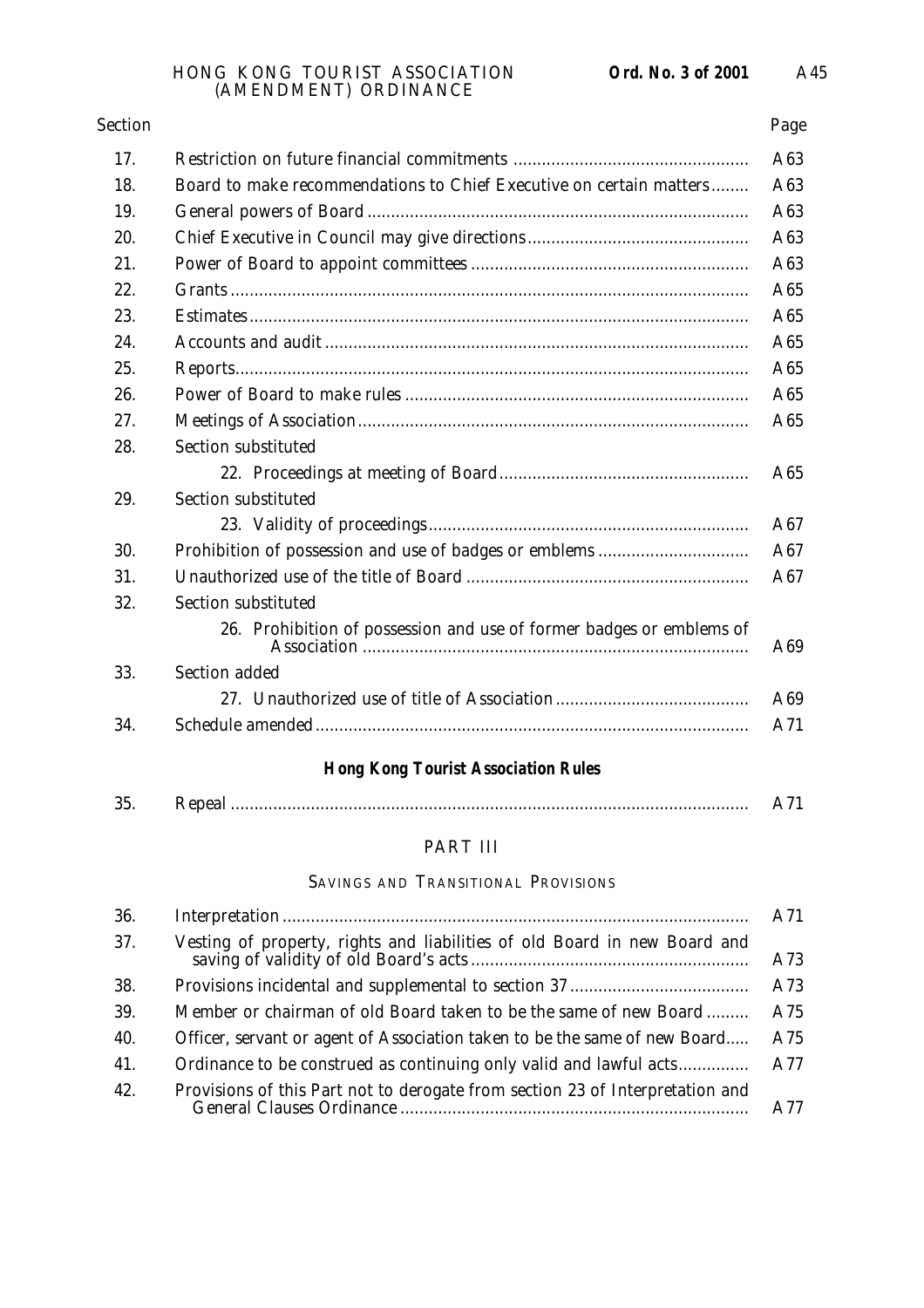#### PART IV

#### CONSEQUENTIAL AMENDMENTS

|                                                      | <b>Specification of Public Offices</b>   |     |  |
|------------------------------------------------------|------------------------------------------|-----|--|
| 43.                                                  |                                          | A77 |  |
|                                                      | <b>Specification of Public Office</b>    |     |  |
| 44.                                                  |                                          | A79 |  |
|                                                      | <b>Prevention of Bribery Ordinance</b>   |     |  |
| 45.                                                  |                                          | A79 |  |
|                                                      | <b>Travel Agents Regulations</b>         |     |  |
| 46.                                                  |                                          | A79 |  |
|                                                      | <b>Protection of Investors Ordinance</b> |     |  |
| 47.                                                  |                                          | A81 |  |
|                                                      | <b>Legislative Council Ordinance</b>     |     |  |
| 48.                                                  |                                          | A81 |  |
| <b>Hong Kong Trade Development Council Ordinance</b> |                                          |     |  |
| 49.                                                  |                                          | A81 |  |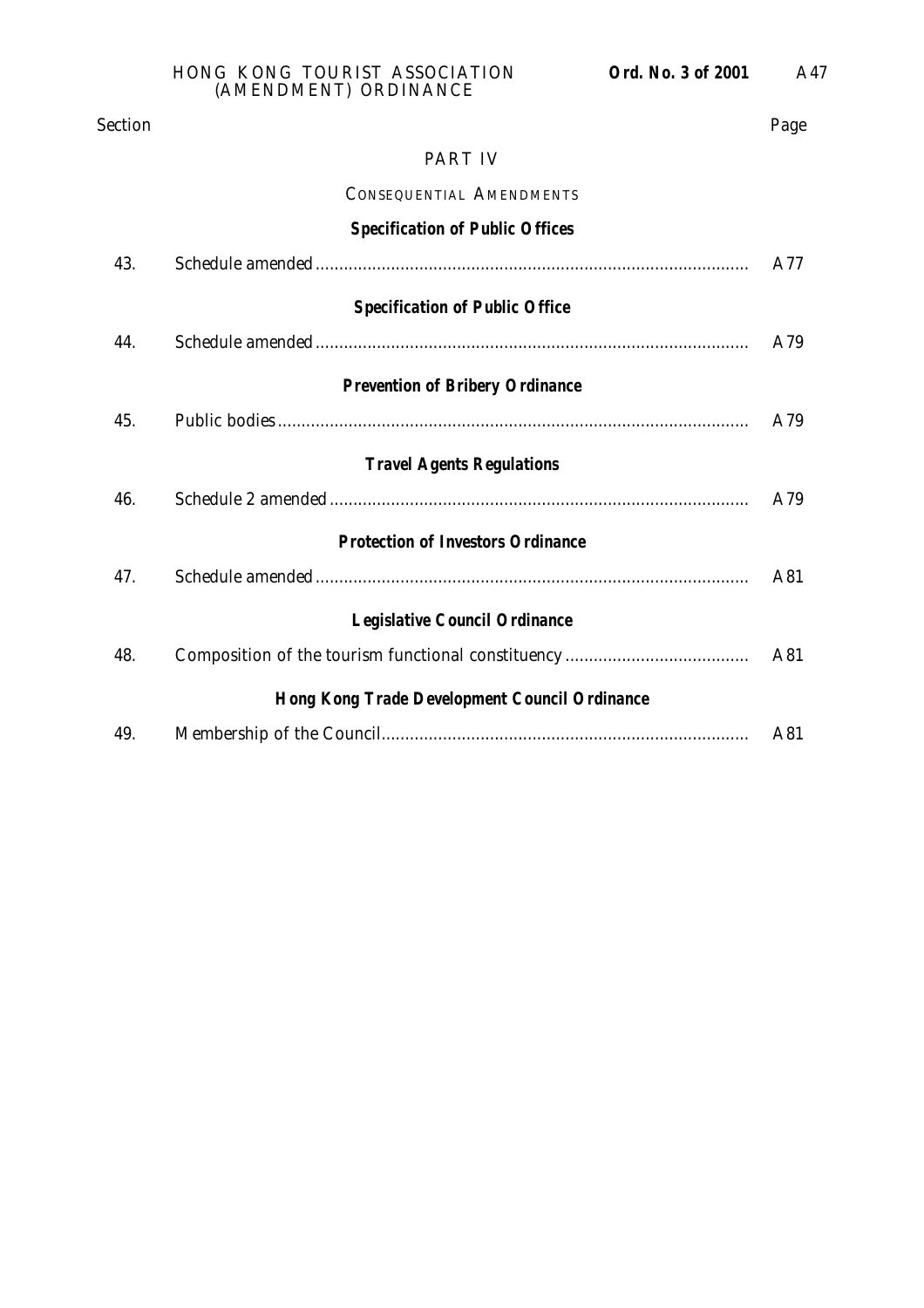ORDINANCE NO. 3 OF 2001



Mrs. Anson CHAN Acting Chief Executive 22 March 2001

An Ordinance to amend the Hong Kong Tourist Association Ordinance by replacing the Hong Kong Tourist Association and its board of management by a new body corporate; and to make related amendments.

 $[$ 

Enacted by the Legislative Council.

## PART I

#### **PRELIMINARY**

### **1. Short title and commencement**

(1) This Ordinance may be cited as the Hong Kong Tourist Association (Amendment) Ordinance 2001.

(2) This Ordinance shall come into operation on a day to be appointed by the Secretary for Economic Services by notice published in the Gazette.

# PART II

AMENDMENT OF HONG KONG TOURIST ASSOCIATION ORDINANCE AND ITS SUBSIDIARY LEGISLATION

## **Hong Kong Tourist Association Ordinance**

### **2. Long title substituted**

The long title to the Hong Kong Tourist Association Ordinance (Cap. 302) is repealed and the following substituted—

"To establish the Hong Kong Tourism Board as a body corporate and to provide for its objects and powers; and for related matters.".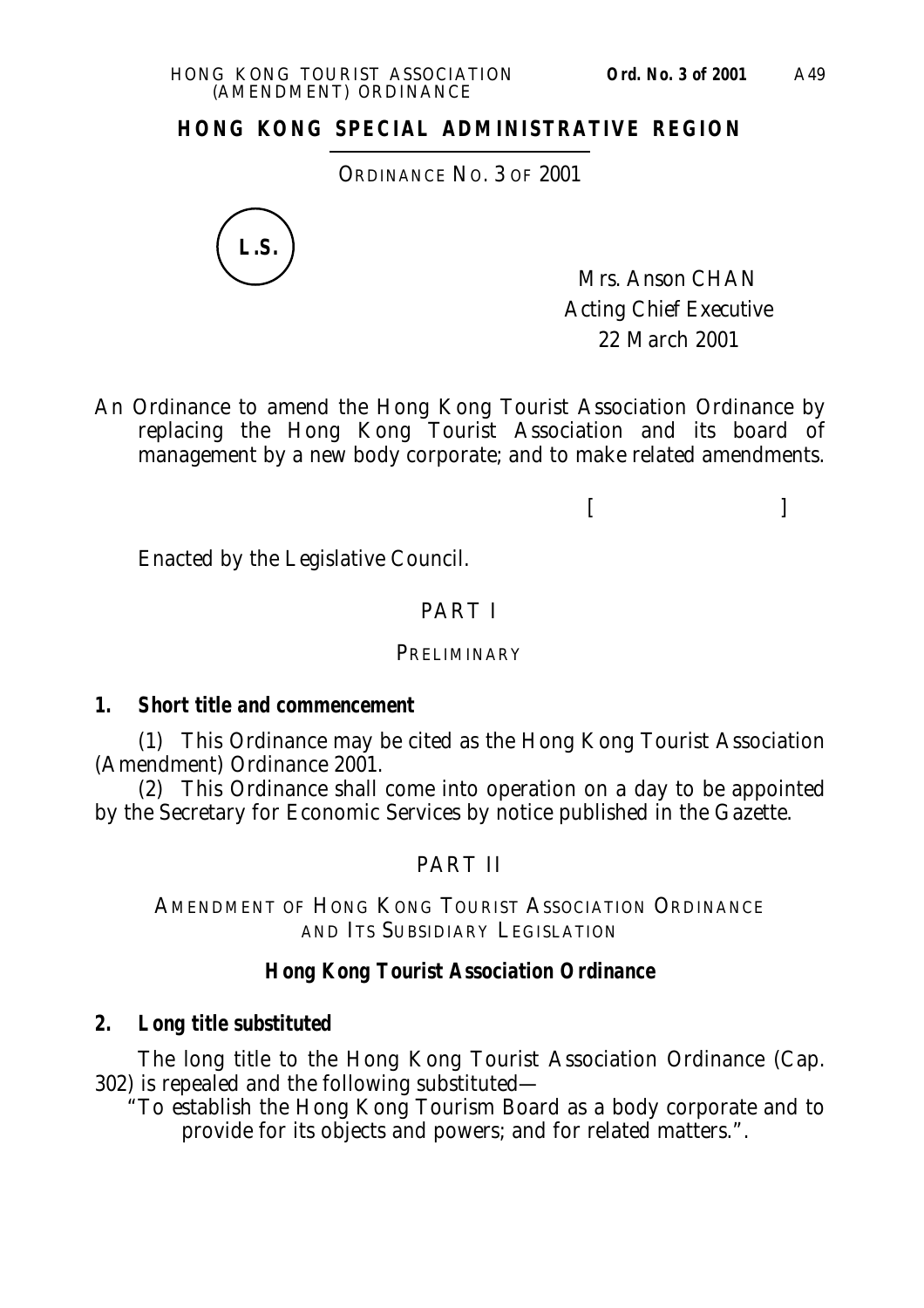## **3. Short title**

Section 1 is amended by repealing "Tourist Association" and substituting "Tourism Board".

## **4. Interpretation**

Section 2(1) is amended—

- (*a*) in the definition of "Association"—
	- (i) by repealing " $($ 香港旅遊協會 $)$ ";
	- (ii) by adding after "section 3"—
		- "that was in force immediately before the day appointed for the coming into operation of Part II of the Hong Kong Tourist Association (Amendment) Ordinance  $2001$  (3 of 2001);";
- (*b*) by repealing the definition of "Board" and substituting—
	- " "Board" (發展局) means the Hong Kong Tourism Board established by section 3(1);";
- (*c*) by repealing the definitions of "international passenger carrier", "recognized travel agent" and "scheduled journeys";
- $(d)$  in the definition of "tour operator", by repealing everything after "means" and substituting "a natural person who is engaged in a business in Hong Kong, and that business includes the organization of tours for or supplying of guides to visitors to Hong Kong.";
- (*e*) by adding—
	- " "Chairman" (主席) means the Chairman of the Board appointed under section 9(5) or the person who acts in that office under section 9(7);
		- "Deputy Chairman" (副主席) means the Deputy Chairman of the Board appointed under section 9(5);
		- "Deputy Executive Director" (副總幹事) means a Deputy Executive Director of the Board appointed under section 8(1);
		- "Executive Director" (總幹事) means the Executive Director of the Board appointed under section 8(1);
		- "hotel operator" (旅館營運人) means a natural person who operates, keeps or manages a licensed hotel or who is otherwise in control of a licensed hotel;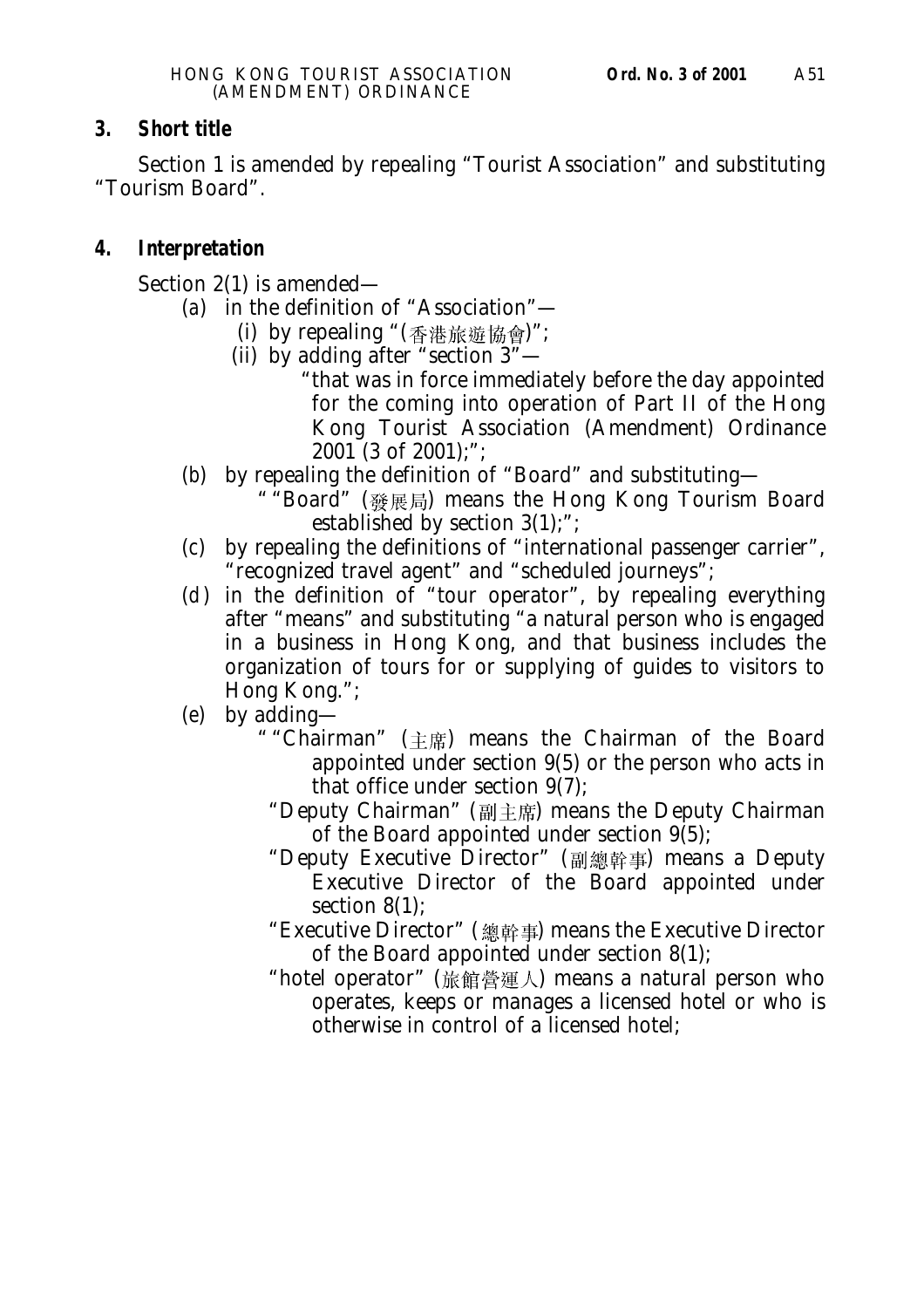- "licensed hotel" (持牌旅館) means a hotel within the meaning of section 2 of the Hotel and Guesthouse Accommodation Ordinance (Cap. 349) and is licensed under section 8 of that Ordinance or the licence of which is renewed under section 9 of that Ordinance;
- "licensed restaurant" (持牌食肆) means a restaurant within the meaning of section 31 of the Food Business Regulation (Cap. 132 sub. leg.) and is licensed under that section;
- "licensed travel agent" (持牌旅行代理商) means a natural person who is engaged in the business of a travel agent licensed under section 11 of the Travel Agents Ordinance (Cap. 218), and "travel agent" (旅行代理商) has the same meaning as in that Ordinance;
- "member" ( $\oplus$   $\oplus$ ) means a member of the Board appointed under section 9(1);
- "passenger carrier" (客運商) means a natural person who is engaged in the business of providing carriage for passengers into and out of Hong Kong;
- "restaurant operator" (食肆營運人) means a natural person who operates, keeps or manages a licensed restaurant or who is otherwise in control of a licensed restaurant; "retailer" ( $\frac{1}{2}$ #  $\frac{1}{2}$ ) means a natural person who is engaged in a retail business in Hong Kong;".

Section 3 is repealed and the following substituted—

# "**3. Establishment of Board**

(1) There is established by this section a body with the name "Hong Kong Tourism Board" in English and "香港旅遊發展局" in Chinese.

(2) The Board is a body corporate and has perpetual succession.

(3) The Board may sue and be sued either in its English name or in its Chinese name.".

# **6. Objects of Board**

Section 4 is amended—

(*a*) by repealing "Association" and substituting "Board";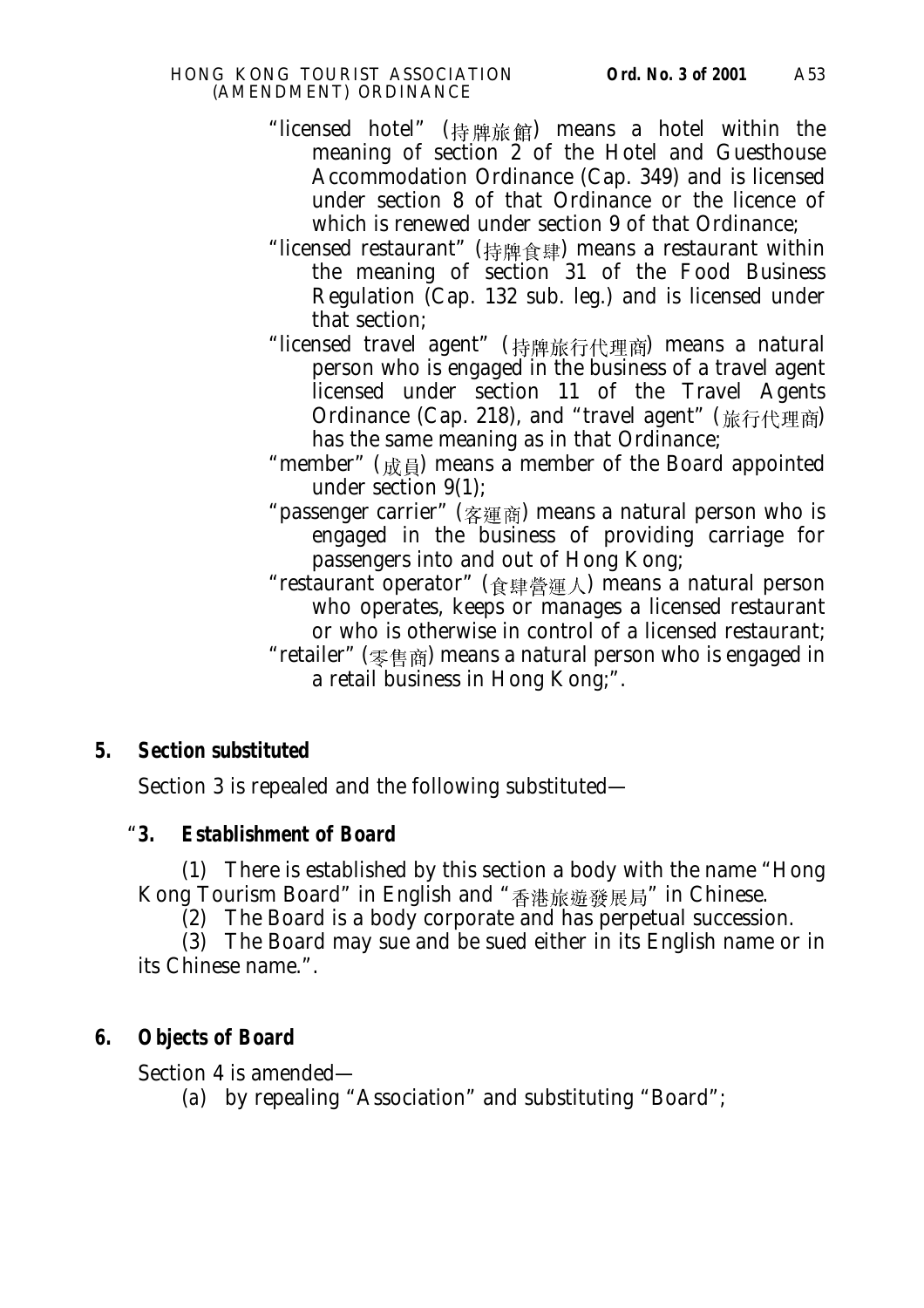- (*b*) in paragraph (*a*), by repealing "number of visitors" and substituting "contribution of tourism";
- (*c*) by repealing paragraph (*b*) and substituting—
	- "(*b*) to promote Hong Kong globally as a leading international city in Asia and a world class tourist destination;";
- ( $d$ ) by repealing paragraph ( $d$ ) and substituting—
	- " $(d)$  to support the Government in promoting to the community the importance of tourism;";
- (*e*) in paragraph (*e*), by repealing "co-ordinate" and substituting "support, as appropriate,".

Section 5 is repealed and the following substituted—

## "**5. Seal of Board and authentication of the seal, and instruments executed under the seal**

(1) The Board shall have a common seal, and the fixing of the seal shall be authenticated by the signatures of—

- (*a*) the Chairman, or a member who is authorized for that purpose by the Board either generally or specially; and
- (*b*) some other person authorized for that purpose by the Board, either generally or specially.

(2) Any instrument purporting to be an instrument duly executed under the seal of the Board shall be received in evidence and shall, unless the contrary is proved, be taken to be an instrument so executed.".

# **8. Section substituted**

Section 6 is repealed and the following substituted—

## "**6. Certain contracts or instruments not required to be under seal**

Any contract or instrument which, if entered into or executed by a person not being a body corporate, would not be required to be under seal, may be entered into or executed on behalf of the Board by any person generally or specially authorized by the Board for that purpose.".

# **9. Section substituted**

Section 7 is repealed and the following substituted—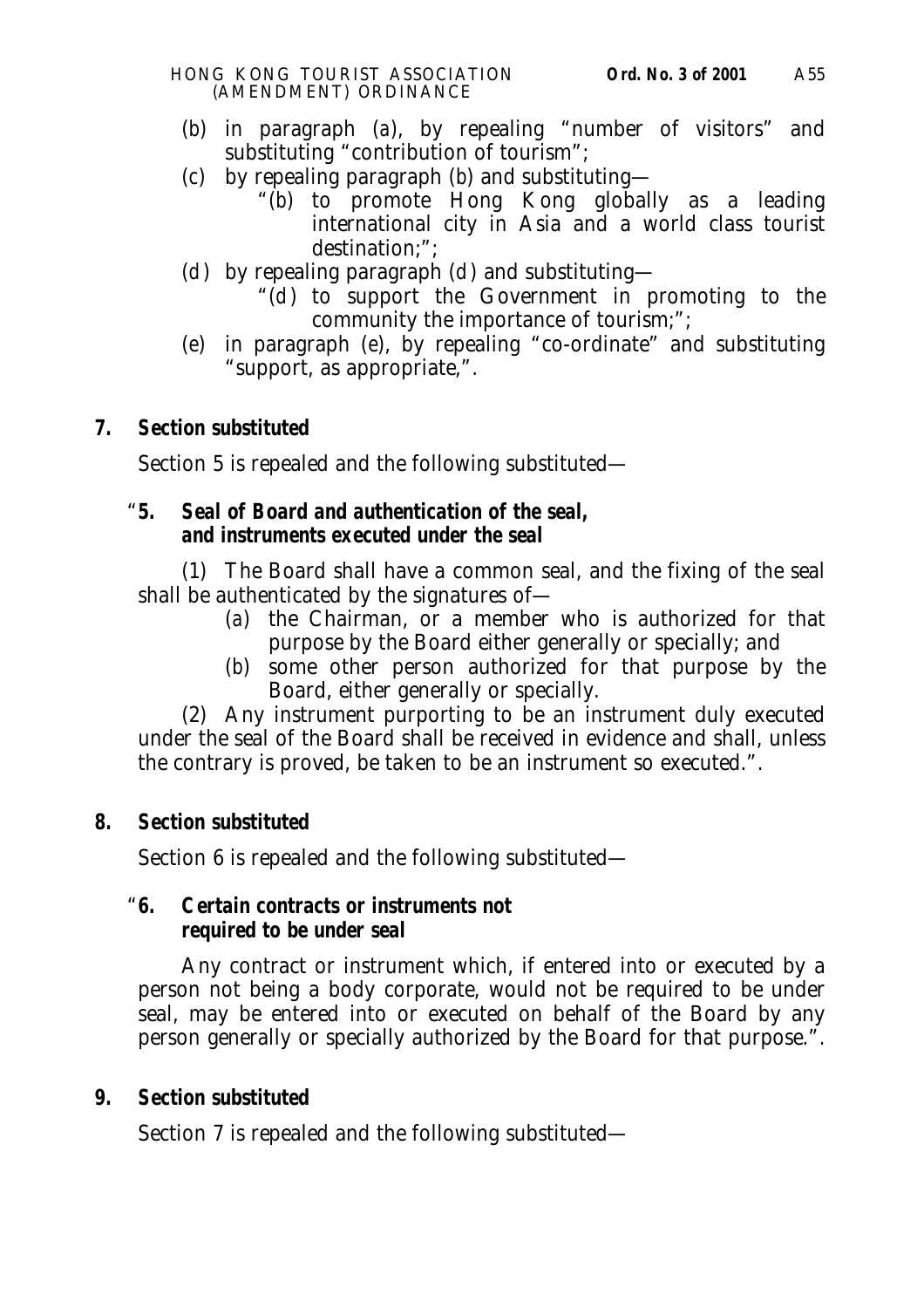#### "**7. General powers of Board**

The Board may do the following—

- (*a*) acquire, take on lease, purchase, hold, hire and enjoy any lands, premises and other property of any kind, and dispose of the same;
- (*b*) subject to the restrictions on future financial commitments set out in section 14A, enter into any contract;
- (*c*) engage in, assist, promote and advance such activities as are conducive to the better carrying out of the objects of the Board;
- (*d*) with the approval of the Financial Secretary, invest money not immediately required for the purposes of the Board;
- (*e*) with the approval of the Financial Secretary and subject to such conditions as the Financial Secretary may determine, borrow or otherwise raise money on such security as may be necessary;
- (*f*) for the purpose of borrowing or otherwise raising money in accordance with paragraph (*e*) charge all or any part of the property of the Board;
- (*g*) make copyright, trade mark and other intellectual property applications;
- (*h*) appoint such staff, agents or contractors as the Board considers necessary to carry out its objects;
- (*i*) delegate to the Executive Director, Deputy Executive Director or any other employees of the Board such of its powers and duties as it may consider expedient for the efficient conduct and management of the affairs of the Board; however, this delegation does not preclude the Board from exercising or performing at any time any of the powers or duties so delegated;
- ( *j*) enter into, accept the assignment of, and vary or rescind any contract, agreement, memorandum of understanding or obligation;
- (*k*) publish periodicals, booklets and other written material, and produce or sponsor the production of documentary films and other audio-visual material, and distribute the same by sale or by loan, hire or otherwise with or without charge as the Board thinks fit;
- (*l*) establish and maintain offices both in and outside Hong Kong;
- (*m*) do all such things as are calculated to facilitate, or as are incidental or conducive to, the exercising or performing of the powers or duties of the Board and the better carrying out of the objects of the Board.".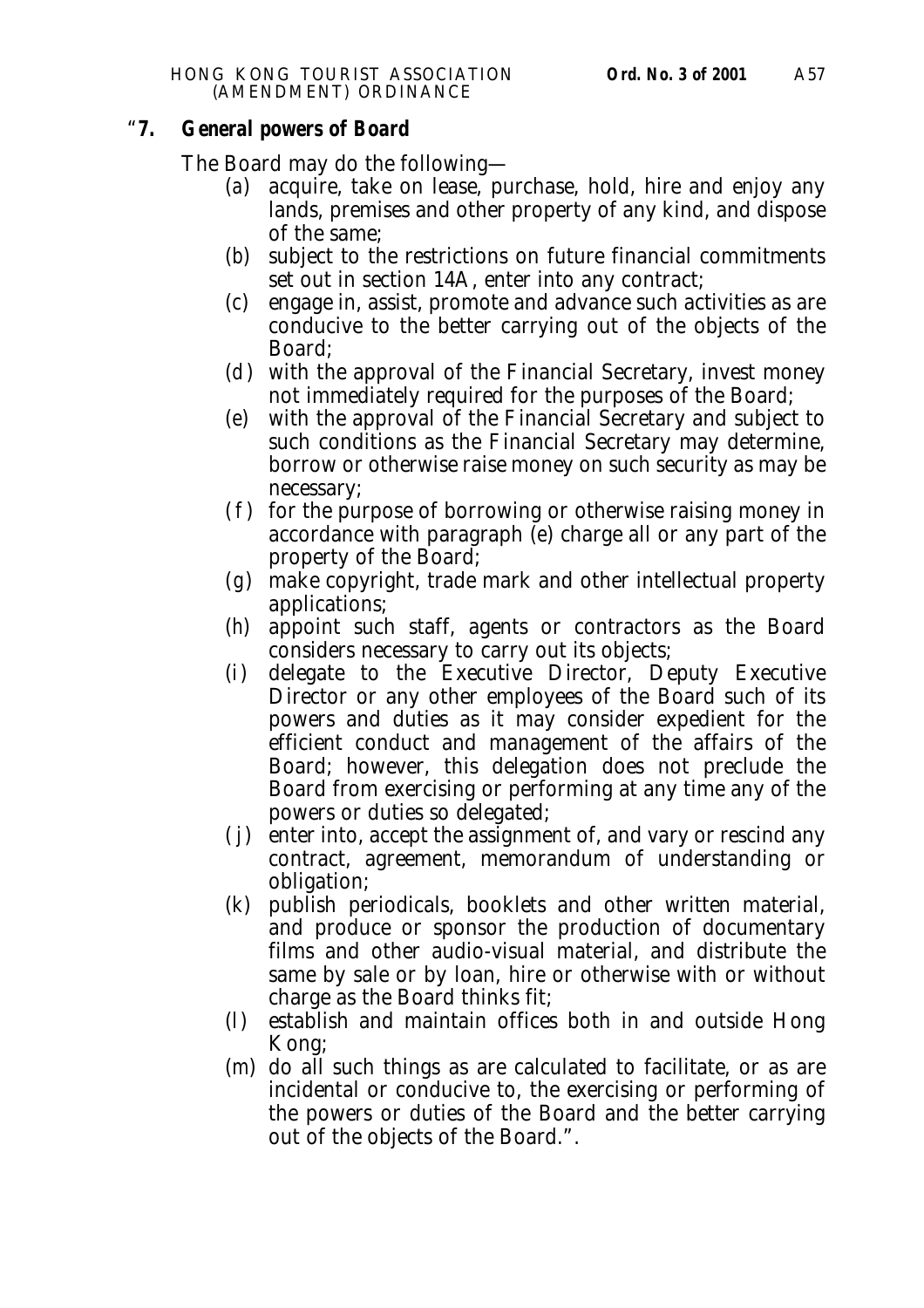Section 8 is repealed and the following substituted—

#### "**8. Executive Director and Deputy Executive Director**

- (1) The Board shall, subject to subsection (3), appoint—
	- (*a*) 1 Executive Director; and
	- (*b*) 1 or more Deputy Executive Directors.

(2) The Executive Director is the chief administrative officer of the Board.

(3) The appointment of the Executive Director and the Deputy Executive Director, and the determination of their remuneration and other terms of appointment, shall be subject to the approval of the Chief Executive.".

## **11. Section substituted**

Section 9 is repealed and the following substituted—

# "**9. Constitution and membership of Board**

(1) The Board shall consist of 20 members who are natural persons to be appointed by the Chief Executive.

- (2) Of the 20 members—
	- (*a*) 2 shall be passenger carriers;
	- (*b*) 2 shall be hotel operators;
	- (*c*) 1 shall be a licensed travel agent;
	- $(d)$  1 shall be a tour operator;
	- (*e*) 1 shall be a retailer; and
	- $(f)$  1 shall be a restaurant operator.

(3) The term of a member is  $\overline{3}$  consecutive years, or such lesser period as the Chief Executive may determine at the time of appointment.

(4) The Chief Executive may reappoint a member on the expiry of the term of that member.

(5) The Board shall have a Chairman and a Deputy Chairman who are to be appointed by the Chief Executive from among the members.

(6) The Chairman and Deputy Chairman hold office so long as they continue to be members.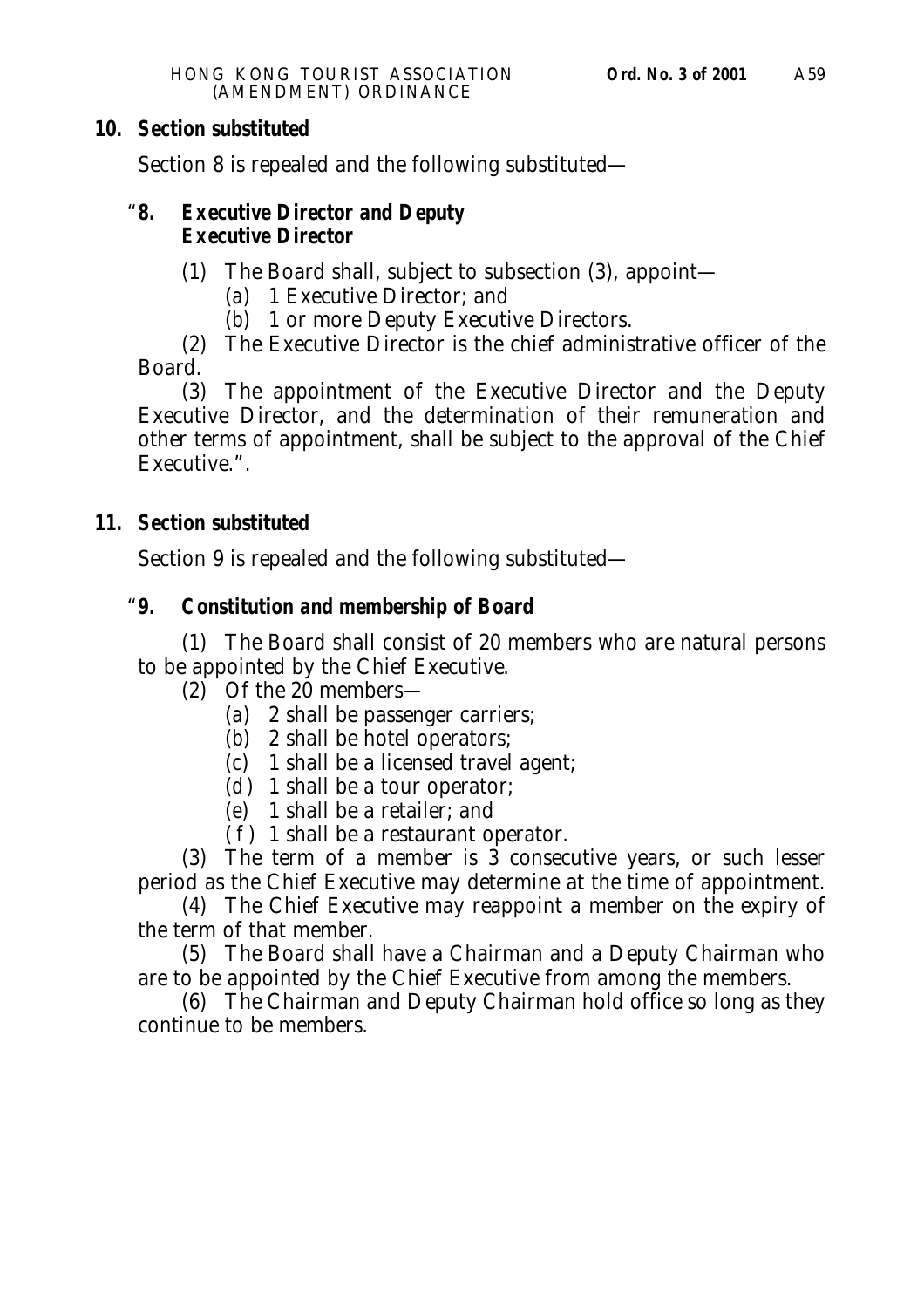(7) If the Chairman is temporarily incapacitated by injury or illness, or is temporarily absent from Hong Kong, the Deputy Chairman shall act in the office of the Chairman during the period when the Chairman is incapacitated by injury or illness, or is absent from Hong Kong.

(8) If the office of Chairman is vacant as a result of resignation or removal under section 10 or otherwise, the Deputy Chairman shall act in the office of the Chairman pending the appointment of a new Chairman.

(9) If the office of Deputy Chairman is also vacant, the Chief Executive shall appoint a member to act in the office of the Chairman—

- (*a*) during the period when the Chairman is incapacitated by injury or illness, or is absent from Hong Kong; or
- (*b*) pending the appointment of a new Chairman.".

## **12. Section substituted**

Section 10 is repealed and the following substituted—

## "**10. Resignation and removal of member, Chairman and Deputy Chairman**

(1) A member may resign by giving a notice in writing to the Chief Executive.

(2) The Chairman or Deputy Chairman may resign by giving a notice in writing to the Chief Executive.

(3) The Chief Executive may remove a person from the office of member, Chairman or Deputy Chairman if the Chief Executive is satisfied that the member, Chairman or Deputy Chairman—

- (*a*) has become bankrupt or made a voluntary arrangement within the meaning of the Bankruptcy Ordinance (Cap. 6) with creditors; or
- (*b*) is incapacitated by physical or mental illness; or
- (*c*) is otherwise unable or unfit to exercise or perform the powers or duties of a member, Chairman or Deputy Chairman.".

### **13. Board to be a body corporate**

Section 11 is repealed.

## **14. Seal of the Board and authentication thereof, and instruments executed thereunder**

Section 12 is repealed.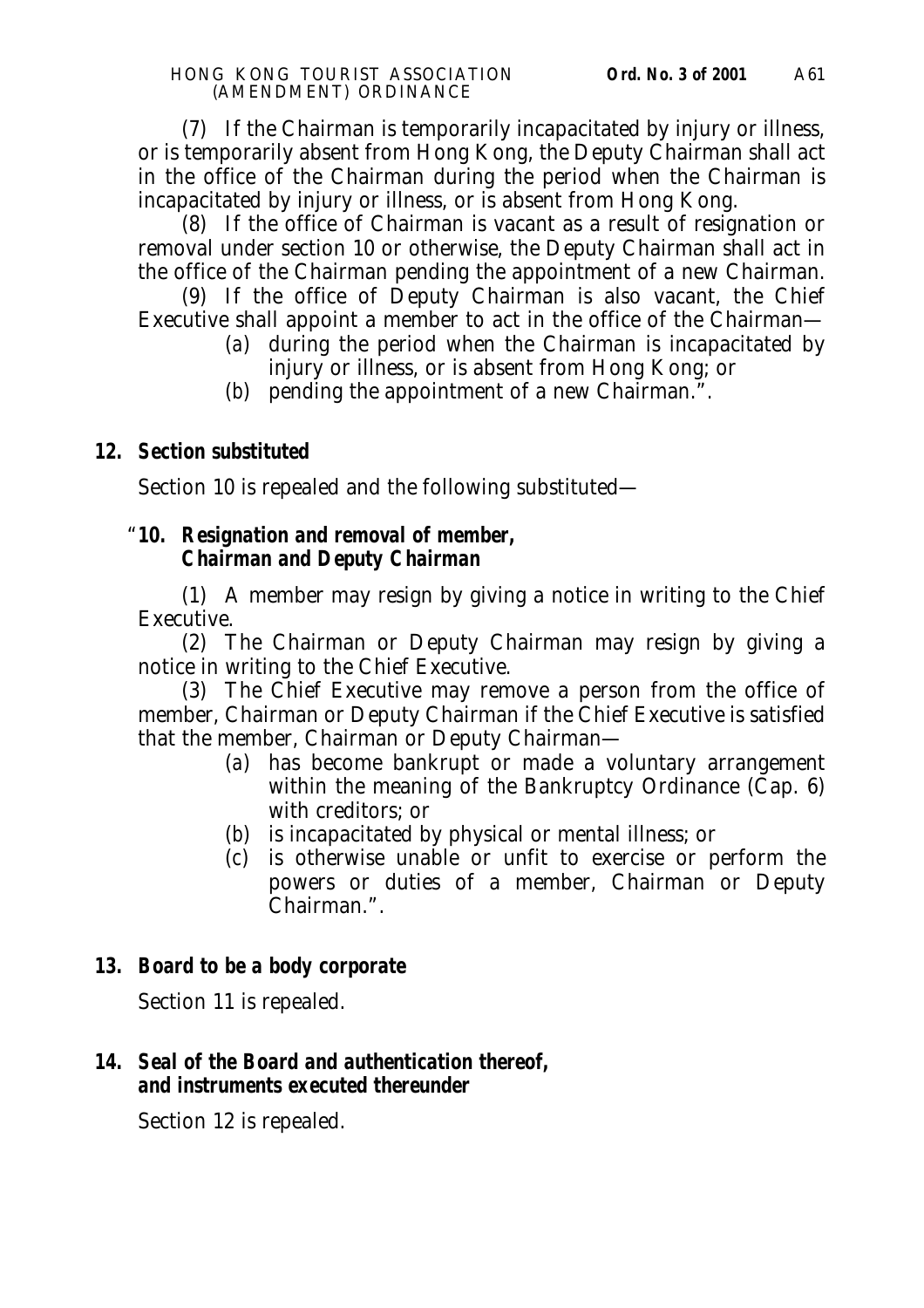## **15. Certain contracts and instruments not required to be under seal**

Section 13 is repealed.

## **16. Board to have management of Association**

Section 14 is repealed.

## **17. Restriction on future financial commitments**

Section 14A is amended by repealing "理事會" wherever it appears and substituting "發展局".

## **18. Board to make recommendations to Chief Executive on certain matters**

Section 15 is repealed.

## **19. General powers of Board**

Section 16 is repealed.

### **20. Chief Executive in Council may give directions**

Section 16A(1) is amended—

- (*a*) by repealing "理事會" wherever it appears and substituting "發展 局":
- (b) by repealing "執行其職責" and substituting "履行其責任".

## **21. Power of Board to appoint committees**

Section 17 is amended—

- (*a*) in subsection (1)—
	- (i) by repealing "The" and substituting "Subject to subsection (3), the";
	- (ii) by repealing the colon and the proviso after it and substituting a full stop;
	- (b) in subsection  $(\overline{2})$ , by repealing "理事會的理事" and substituting "發展局的成員";
	- (*c*) by adding—

 $(3)$  A delegation under subsection  $(1)$  does not preclude the Board from exercising or performing the powers or duties that have been delegated.".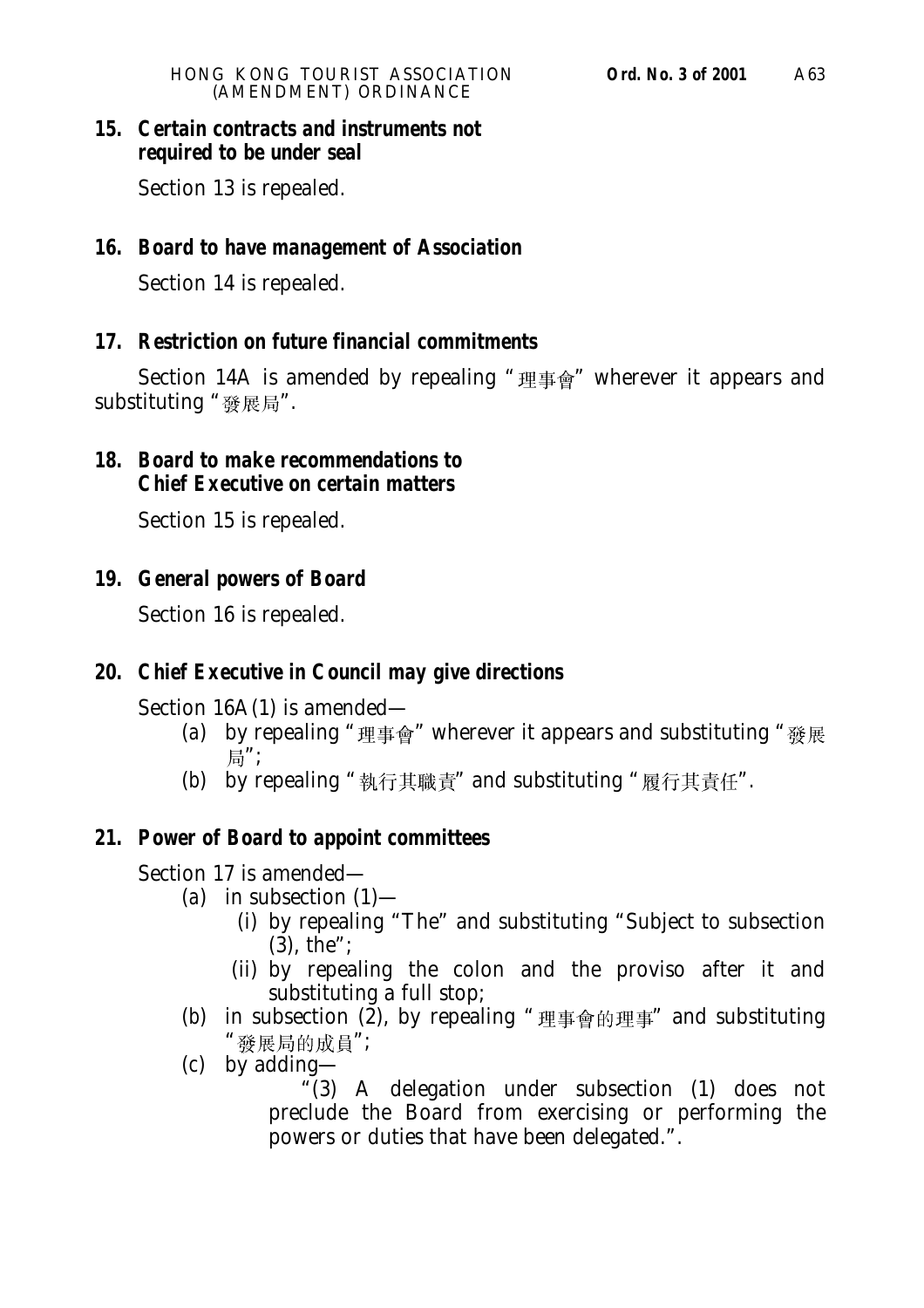## **22. Grants**

Section 17A is amended by repealing everything after "assisting the" and substituting "Board to carry out its objects and to exercise its functions.".

## **23. Estimates**

Section 17B is amended by repealing "理事會" wherever it appears and substituting "發展局".

## **24. Accounts and audit**

Section 18(1) is amended by repealing everything after "relation" and substituting "to it, and shall prepare in respect of each financial year a statement of accounts.".

## **25. Reports**

Section 19(1) is amended by repealing "and on the activities of the Association".

## **26. Power of Board to make rules**

Section 20 is amended—

- (*a*) in paragraphs (*a*) and (*b*), by repealing "or the Association";
- (*b*) by repealing paragraphs  $(c)$ ,  $(d)$  and  $(e)$ ;
- (*c*) in paragraph (*f*)—
	- (i) by repealing "執行" and substituting "履行";
	- (ii) by repealing "職責" and substituting "責任";
- (*d*) by repealing " $\overline{\mathbb{H}}$   $\overline{\mathbb{F}}$   $\oplus$  " wherever it appears and substituting " $\mathbb{G}$   $\mathbb{R}$ 局".

# **27. Meetings of Association**

Section 21 is repealed.

# **28. Section substituted**

Section 22 is repealed and the following substituted—

# "**22. Proceedings at meeting of Board**

Subject to this Ordinance, the proceedings at any meeting of the Board shall be conducted in such manner as the Board may determine.".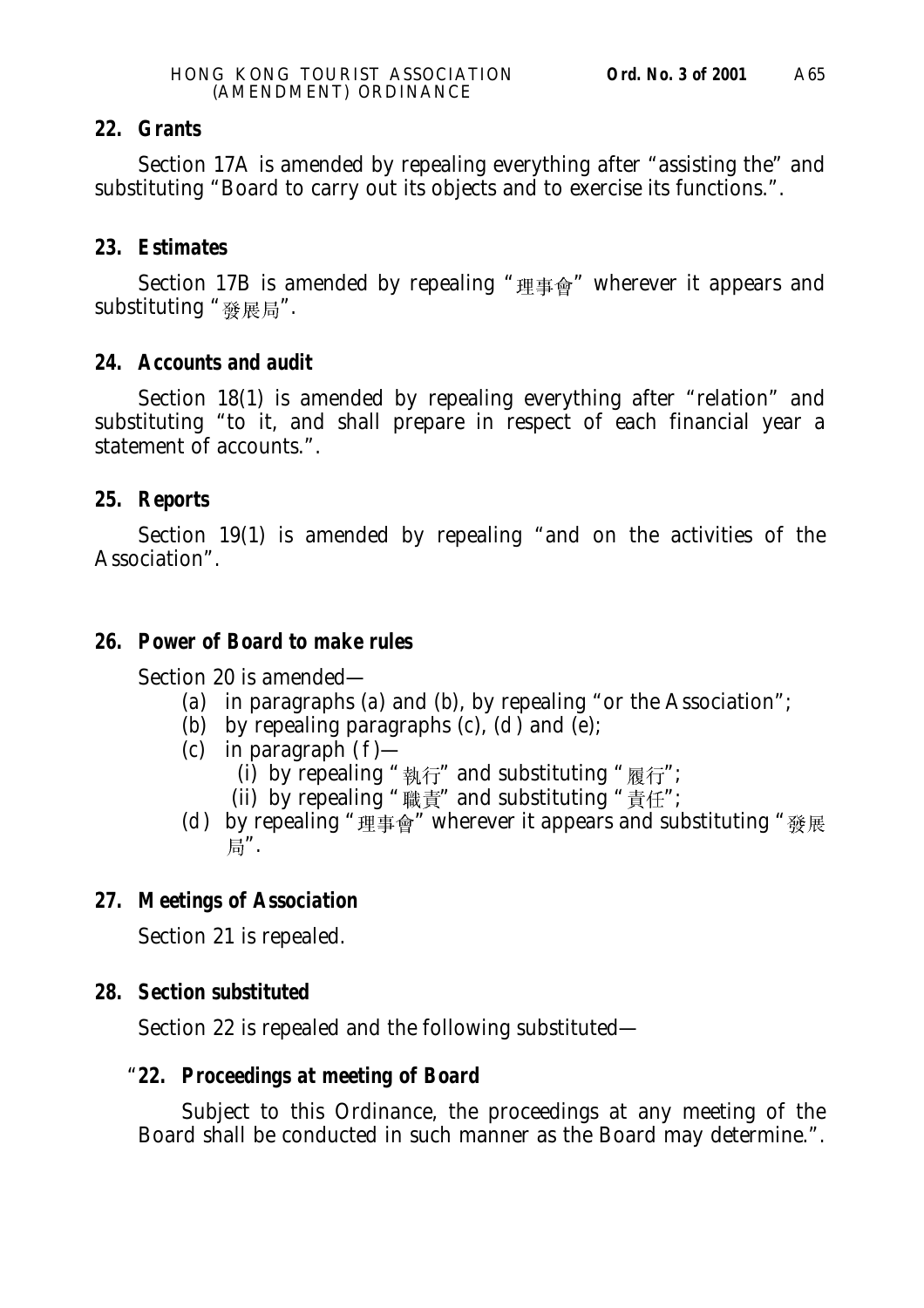Section 23 is repealed and the following substituted—

## "**23. Validity of proceedings**

The validity of any proceedings of the Board shall not be affected by any defect in the appointment of any of its member or by any vacancy among its members.".

## **30. Prohibition of possession and use of badges or emblems**

Section 24 is repealed.

## **31. Unauthorized use of the title of Board**

Section 25 is amended—

- (*a*) in subsection (1)—
	- (i) by repealing everything before paragraph (*a*) and substituting—
		- "(1) Except with the written consent of the Board or other reasonable excuse, a person shall not incorporate or form, or be a director, office bearer or organizer of any company, body corporate, firm or organization which—";
	- (ii) by repealing "the Association" wherever it appears and substituting "the Board";
	- (iii) by repealing "thereof" where it twice appears and substituting "of the Board";
	- (iv) in paragraph (b), by repealing "Tourist Association" or " $\frac{1}{12}$ 港旅遊協會"" and substituting "Tourism Board" or "香港旅 遊發展局"";
- (*b*) in subsection (2), by repealing "of \$50,000" and substituting "at level 5".

## **32. Section substituted**

Section 26 is repealed and the following substituted—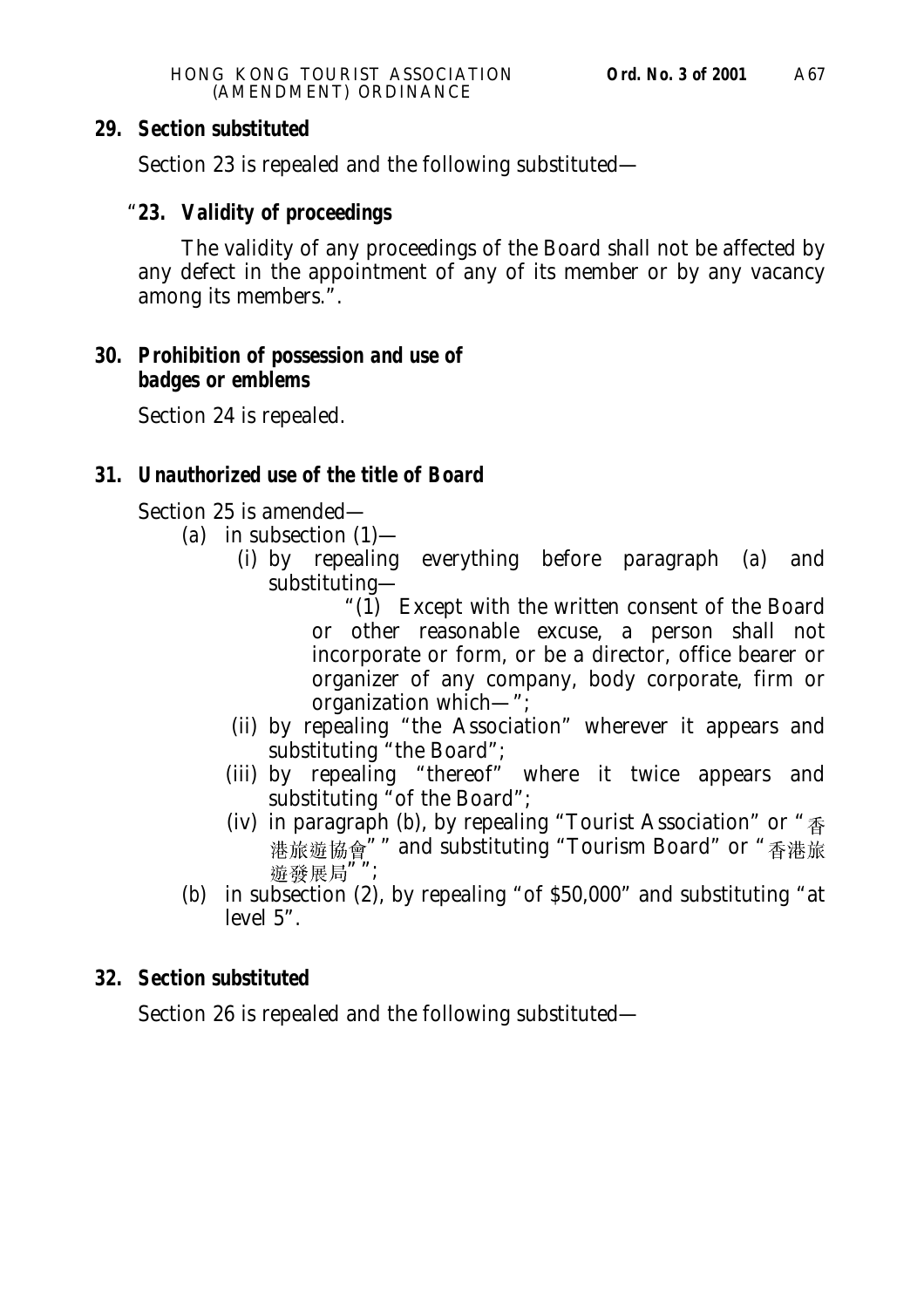#### "**26. Prohibition of possession and use of former badges or emblems of Association**

(1) Except with the written consent of the Board or other reasonable excuse, a person shall not use or be in possession for use a former badge or emblem.

(2) A person who contravenes subsection (1) shall be guilty of an offence and shall be liable on conviction to a fine at level 5.

(3) In this section—

"former badge or emblem" (舊徽章或標記) means—

- (*a*) any badge of the Association, which badges are portrayed in the Schedule, or any copy or replica of the badge in any colour or size whatsoever; or
- (*b*) any badge, emblem or other device containing the words "Hong Kong Tourist Association" or the characters "香港旅 遊協會"; or
- (*c*) any badge, emblem or other device that so resembles any badge, emblem or other device of the Association as to be capable of being mistaken for the badge, emblem or other device.

(4) This section expires at midnight on 31 December 2010 or such later date as the Legislative Council may by resolution determine.".

## **33. Section added**

The following is added—

## "**27. Unauthorized use of title of Association**

(1) Except with the written consent of the Board or other reasonable excuse, a person shall not incorporate or form, or be a director, office bearer or organizer of any company, body corporate, firm or organization which—

(*a*) purports or holds itself out to be—

- (i) the Association or any branch or part of the Association; or
- (ii) connected or associated with the Association in any manner; or
- (*b*) uses a title in any language which so resembles the title "Hong Kong Tourist Association" or "香港旅遊協會" as to deceive or mislead any person in believing that the company, body corporate, firm or organization is—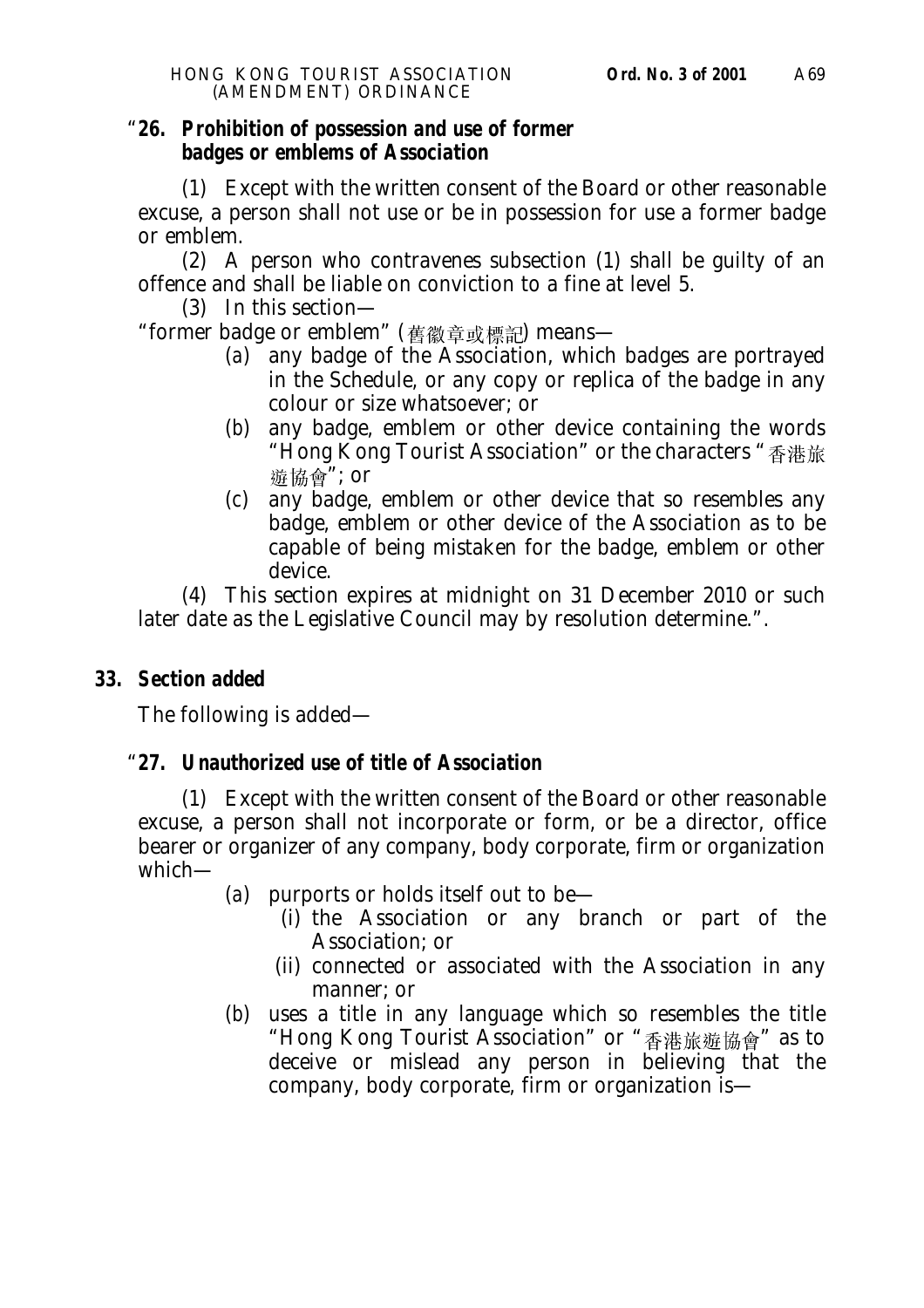- (i) the Association or any branch or part of the Association; or
- (ii) connected or associated with the Association in any manner.

(2) Any person who contravenes subsection (1) shall be guilty of an offence and shall be liable on conviction to a fine at level 5.

(3) This section expires at midnight on 31 December 2010 or such later date as the Legislative Council may by resolution determine.".

## **34. Schedule amended**

The Schedule is amended by repealing "[s. 24]" and substituting "[s. 26]".

## **Hong Kong Tourist Association Rules**

### **35. Repeal**

The Hong Kong Tourist Association Rules (Cap. 302 sub. leg.) are repealed.

# PART III

### SAVINGS AND TRANSITIONAL PROVISIONS

### **36. Interpretation**

In this Part, unless the context otherwise requires—

- "amended Ordinance" (經修訂條例) means the Hong Kong Tourist Association Ordinance as amended by Part II;
- "appointed day" (指定日期) means the day appointed for the coming into operation of Part II;
- "Association" ( $\sin \theta$ ) means the Hong Kong Tourist Association established by section 3 of the Hong Kong Tourist Association Ordinance;
- "Hong Kong Tourist Association Ordinance" (《香港旅游協會條例》) means the Ordinance known as the Hong Kong Tourist Association Ordinance (Cap. 302) that was in force immediately before the appointed day;
- "new Board" (發展局) means the Hong Kong Tourism Board established by section 3 of the amended Ordinance:
- "old Board" (理事會) means the Board of Management established by section 9 of the Hong Kong Tourist Association Ordinance, and named the Hong Kong Tourist Association Board by section 11 of the Hong Kong Tourist Association Ordinance.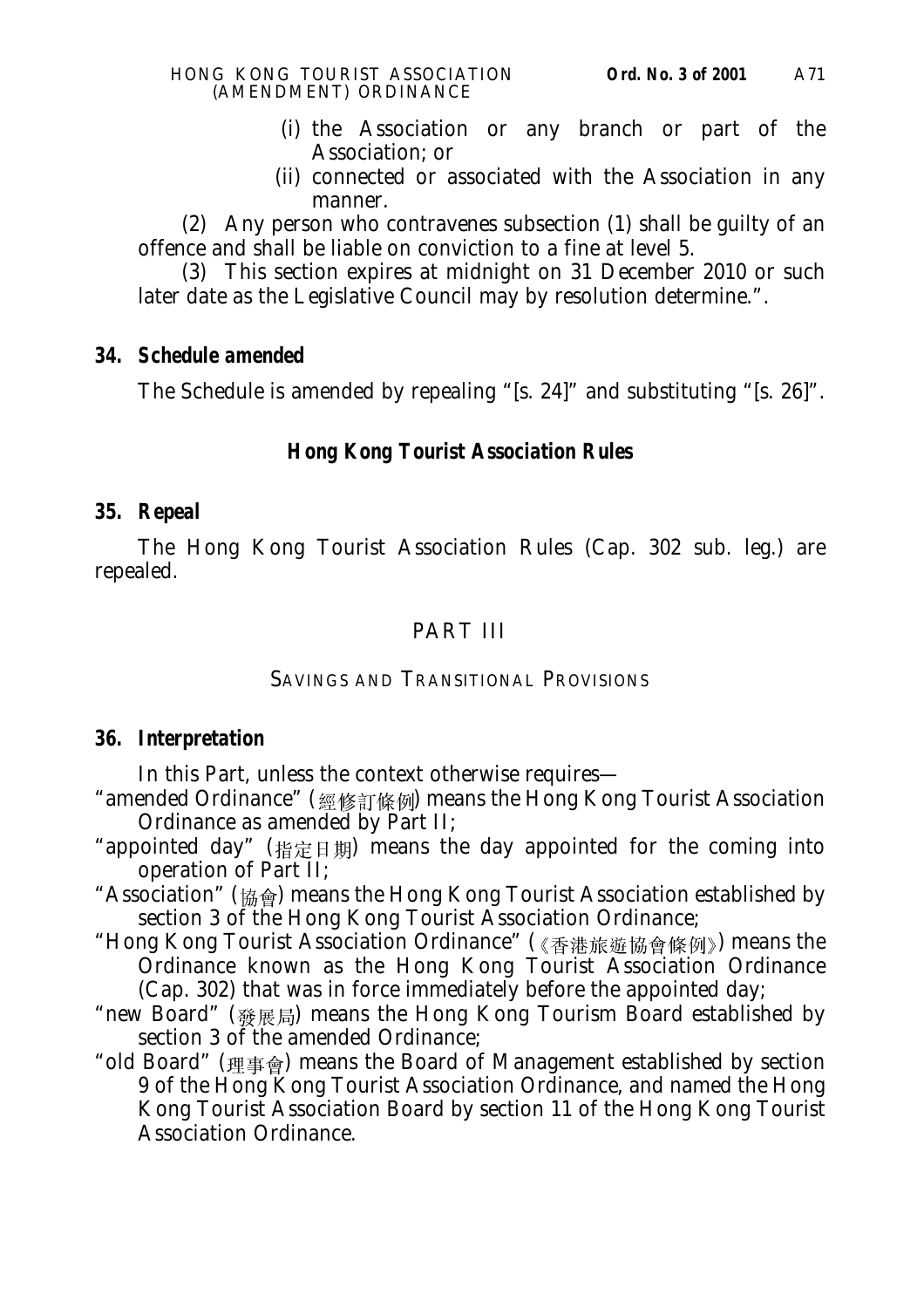## **37. Vesting of property, rights and liabilities of old Board in new Board and saving of validity of old Board**'**s acts**

(1) All property, rights and liabilities of the old Board are vested in the new Board as from the appointed day by virtue of this subsection.

(2) Nothing in this Ordinance affects the validity of anything lawfully done by or in relation to the old Board before the appointed day.

(3) Anything that immediately before the appointed day is in the process of being done by or in relation to the old Board may be continued by or in relation to the new Board to the extent that it is consistent with this Ordinance.

#### **38. Provisions incidental and supplemental to section 37**

(1) Any agreement, arrangement or contract made or entered into or transaction effected or other things done by, to or in relation to the old Board that is in force or effective immediately before the appointed day or that is to take effect on or after that day has effect as from that day as if made, entered into, effected or done by, to or in relation to the new Board to the extent that it is consistent with this Ordinance.

- (2) Accordingly, references to the old Board—
	- (*a*) in any agreement, arrangement or contract or in any record or in any deed, bond or instrument;
	- (*b*) in any process or other document issued, prepared or employed for the purpose of any proceeding before a court, tribunal or similar body; and
	- (*c*) in any other document whatever (other than an enactment) relating to or affecting any property, right or liability of the old Board that vests in the new Board under section 37,

are taken as from the appointed day as referring to the new Board in whatever terms as may be appropriate in the circumstances and to the extent that it is consistent with this Ordinance.

(3) The new Board may be sued for the liabilities to which it is subject under section 37 and they may be recovered from the new Board.

(4) The new Board may sue on, recover or enforce a chose in action vested in it under section 37 without having to give notice of the transfer to a person bound by the chose in action.

(5) The record of property of the old Board immediately before the appointed day that is in the form of an entry in the books of a bank, company or other corporation is to be transferred in those books to the new Board on the request of the new Board, by the bank, company or other corporation.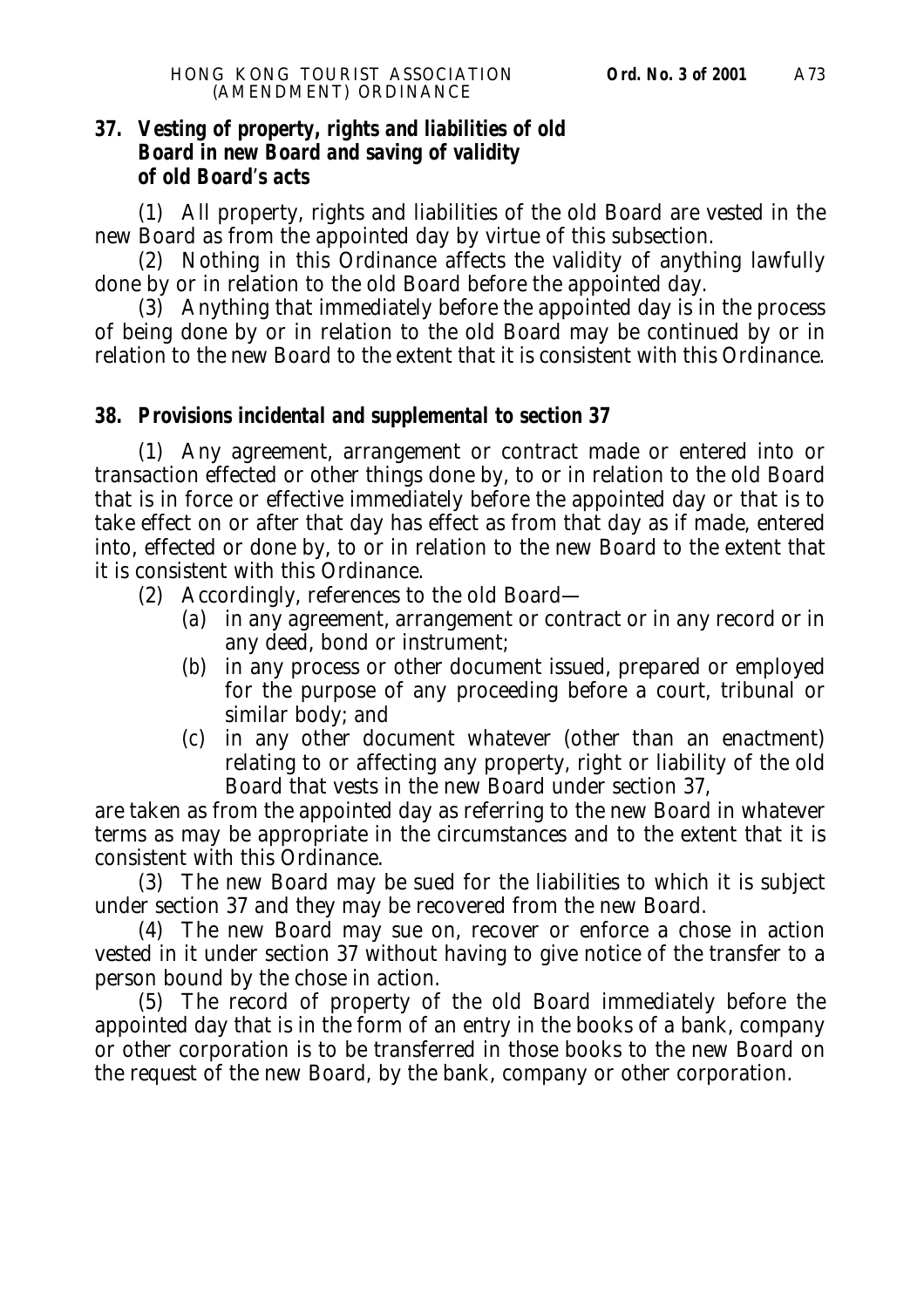(6) The legal claims including present, future, actual and contingent claims by or against the old Board, including any accrued right of appeal, judicial and administrative proceedings instituted by or against the old Board that existed immediately before the appointed day do not abate by reason of the commencement of Part II. They may be continued or enforced by or against the new Board.

(7) The guarantees and indemnities given by the old Board become and are the liability of the new Board, and the guarantees and indemnities given to the old Board become and are the property of the new Board.

(8) Any delegation or authorization made by the old Board under the Hong Kong Tourist Association Ordinance is to continue in force to the extent that it is consistent with this Ordinance and in so far as it is necessary to continue its effect after the appointed day.

#### **39. Member or chairman of old Board taken to be the same of new Board**

(1) A person who holds office as a member or chairman of the old Board immediately before the appointed day shall be taken to have been appointed to the office in the new Board by the Chief Executive under section 9 of the amended Ordinance.

(2) Such a member or Chairman of the new Board shall hold office so long as the member or chairman would have held office in the old Board.

(3) This section does not affect the power of the Chief Executive under section 10(3) of the amended Ordinance to remove a person from the office of member or Chairman.

### **40. Officer, servant or agent of Association taken to be the same of new Board**

(1) A person who has been appointed by the old Board under section 8(2) of the Hong Kong Tourist Association Ordinance as an officer, servant, agent, Executive Director or Deputy Executive Director of the Association and holds office immediately before the appointed day shall be taken to be appointed by the new Board under section 7(*h*) or 8(1) of the amended Ordinance to the same position in the new Board without any change to that person's remuneration and other terms of appointment.

(2) For the purposes of determining the right to a pension, gratuity or other benefits ("the benefits"), if any, or for computing the amount of any such benefits of a person who is taken to be appointed by the new Board under subsection (1), the period of employment of that person under the old Board is to be taken into account and the commencement of Part II is not to be taken as having broken the continuity of that person's employment.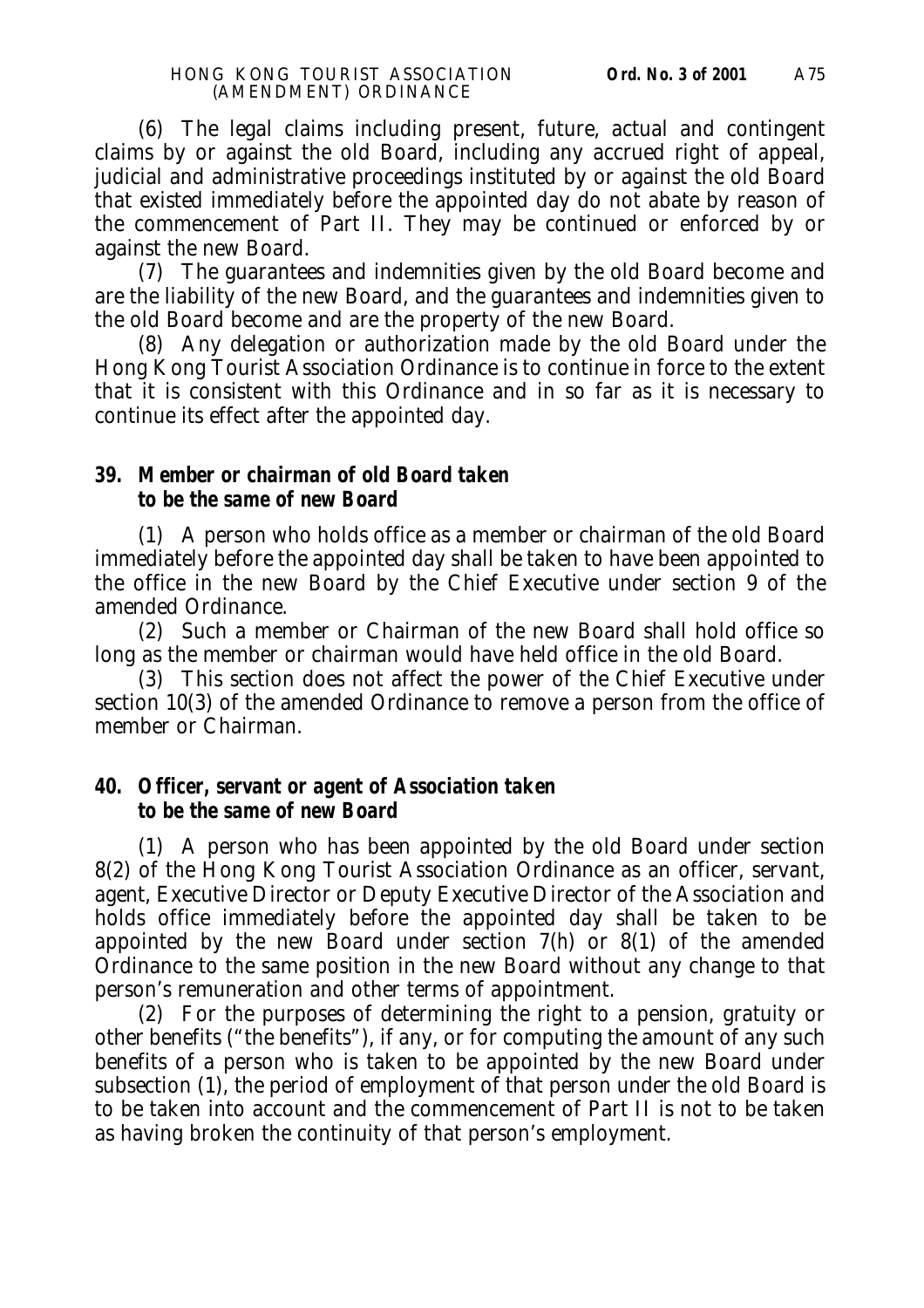(3) The appointment, remuneration and other terms of appointment of the Executive Director and Deputy Executive Director in subsection (1) shall be taken to have been approved by the Chief Executive under section 8(3) of the amended Ordinance.

## **41. Ordinance to be construed as continuing only valid and lawful acts**

This Part shall not be construed as giving validity, continuing in force or giving effect to any or all of the following—

- (*a*) anything that could not have validly been done or given effect to under an enactment amended or repealed by this Ordinance;
- (*b*) anything done otherwise than in the lawful exercise of a power or performance of a duty.

## **42. Provisions of this Part not to derogate from section 23 of Interpretation and General Clauses Ordinance**

The provisions of this Part are in addition to and not in derogation from section 23 of the Interpretation and General Clauses Ordinance (Cap. 1).

# PART IV

## CONSEQUENTIAL AMENDMENTS

# **Specification of Public Offices**

## **43. Schedule amended**

The Schedule to the Specification of Public Offices (Cap. 1 sub. leg.) is amended by repealing—

| "Financial Secretary       | Hong Kong Tourist Association Ordinance    |  |  |  |  |
|----------------------------|--------------------------------------------|--|--|--|--|
|                            | (Chapter 302), section $16(da)$ .          |  |  |  |  |
| <b>Financial Secretary</b> | Hong Kong Tourist Association Rules        |  |  |  |  |
|                            | (Chapter 302 subsidiary legislation), rule |  |  |  |  |
|                            | $3(1).$ "                                  |  |  |  |  |
| and substituting-          |                                            |  |  |  |  |
| "Financial Secretary       | Hong Kong Tourism Board Ordinance          |  |  |  |  |
|                            | (Chapter 302), section $7(d)$ .".          |  |  |  |  |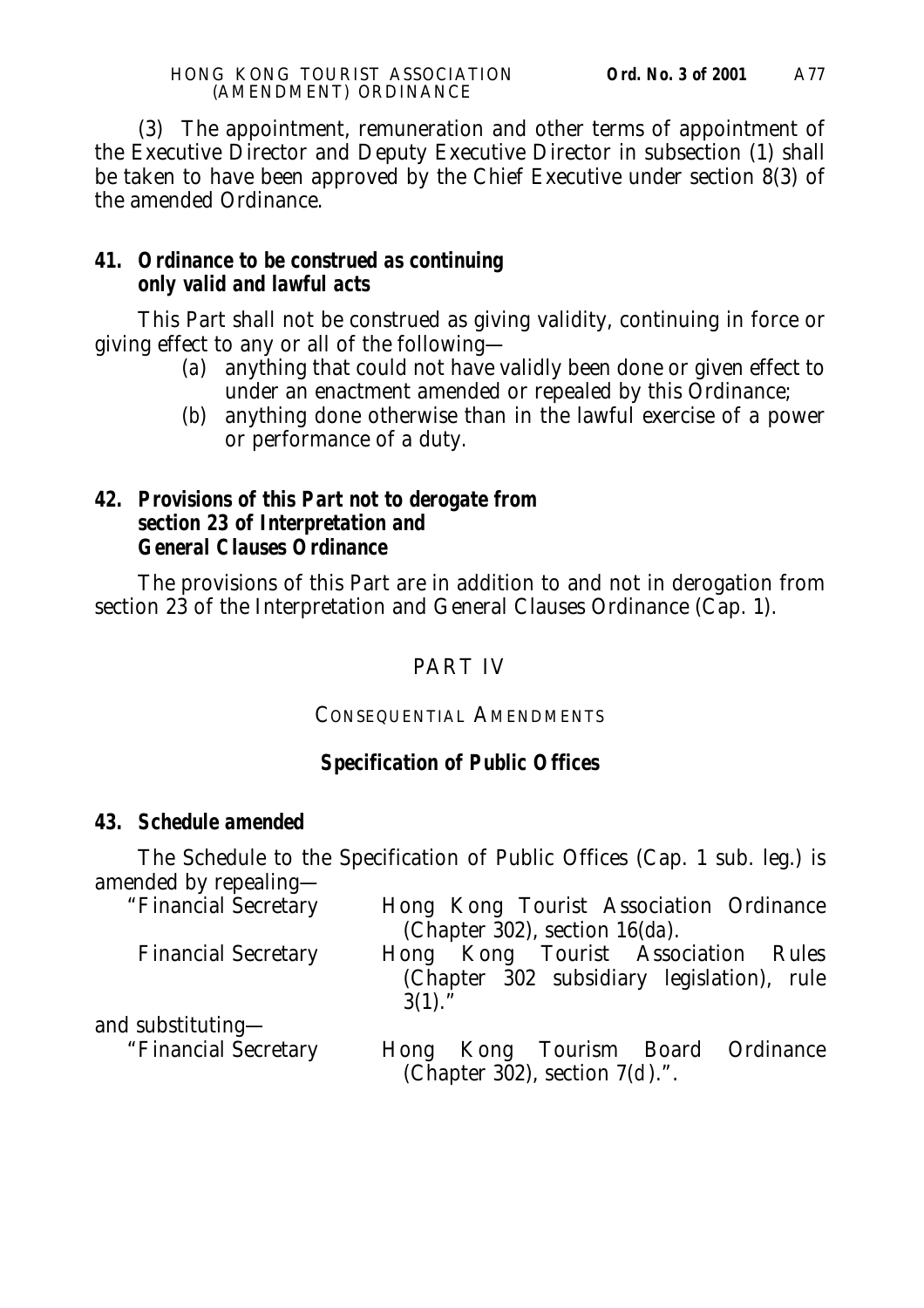#### **Specification of Public Office**

#### **44. Schedule amended**

The Schedule to the Specification of Public Office (L.N. 324 of 1999) (Cap. 1 sub. leg.) is amended by repealing—

| "Chief Secretary for |                                      |  |  | Hong Kong Tourist Association Ordinance |  |
|----------------------|--------------------------------------|--|--|-----------------------------------------|--|
| Administration       | (Chapter $302$ ), section $19(2)$ ." |  |  |                                         |  |
| and substituting—    |                                      |  |  |                                         |  |
| "Chief Secretary for |                                      |  |  | Hong Kong Tourism Board Ordinance       |  |
| Administration       |                                      |  |  | (Chapter 302), section $19(2)$ .".      |  |
|                      |                                      |  |  |                                         |  |

#### **Prevention of Bribery Ordinance**

#### **45. Public bodies**

Schedule 1 to the Prevention of Bribery Ordinance (Cap. 201) is amended by repealing item 22 and substituting—

"22. Hong Kong Tourism Board.".

#### **Travel Agents Regulations**

#### **46. Schedule 2 amended**

Schedule 2 to the Travel Agents Regulations (Cap. 218 sub. leg.) is amended—

- (*a*) in Form 4, in paragraph 3—
	- (i) by repealing subparagraph (*a*);
	- (ii) in subparagraph (*c*), by repealing "(*b*)" and substituting "(*a*)";
	- (iii) by renumbering subparagraphs (*b*) and (*c*) as subparagraphs (*a*) and (*b*) respectively;
- (*b*) in Form 5, in paragraph 2—
	- (i) by repealing subparagraph (*a*);
	- (ii) in subparagraph (*c*), by repealing "(*b*)" and substituting "(*a*)";
	- (iii) by renumbering subparagraphs (*b*) and (*c*) as subparagraphs (*a*) and (*b*) respectively.